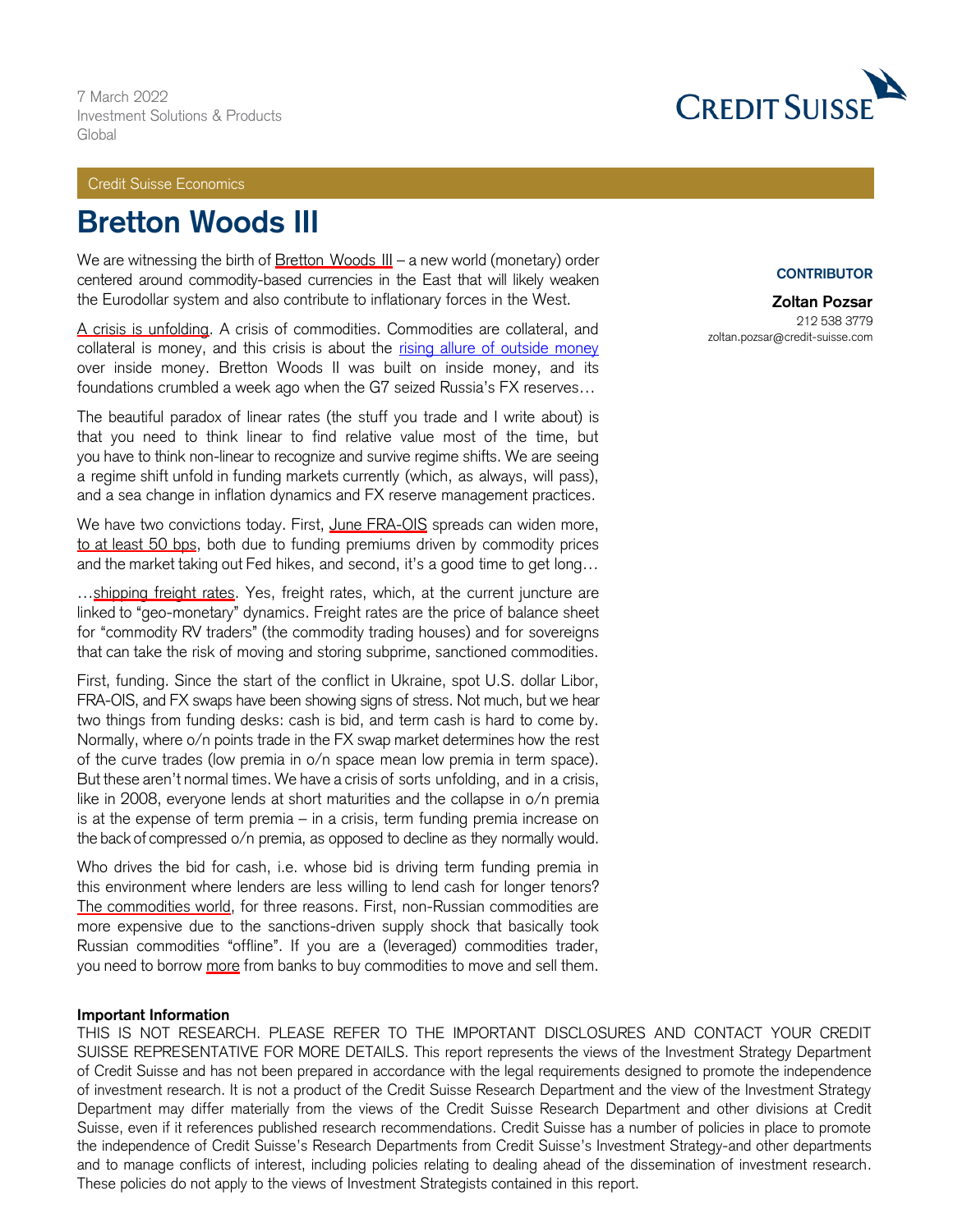

Second, if you are long non -Russian commodities and short the related future s, you are likely having margin calls that need to be funded. Anyone in the commodities world is experiencing a perfect storm as correlations suddenly shot to 1, which is never a good thing. But that's precisely what happens when the West sanctions the single -largest commodity producer of the world, which sells virtually everything. What we are seeing at the 50 -year anniversary of the 1973 OPEC supply shock is something similar but substantially worse – the 2022 Russia supply shock, which isn't driven by the supplier but the consumer.

Third, if you are short Russian commodities and long the related future s, then you are likely having margin calls too that also need to be funded like above.

The aggressor in the geopolitical arena is being punished by sanctions, and sanctions -driven commodity price moves threaten financial stability in the West. Is there enough collateral for margin? Is there enough credit for margin? What happens to commodities futures exchange s if players fail? Are CCPs bulletproof ?

I haven't seen these topics in the wide offering of Financial Stability Reports, have you? Is the OTC commodity derivatives market the gorilla in the room? The commodities market is much more financialized and leveraged today than it was during the 1973 OPEC supply crisis, and today's Russian supply crisis is much bigger, much more broad -based, and much more correlated. It's scarier.

The higher non -Russian commodity prices get and the lower Russian commodity prices fall, <u>the wider FRA-OIS will get</u>, and if you want to express all this in the credit space, look at what CDS spreads on some bigger commodity traders have done since we published our Dispatch on commodity derivatives on **Friday**.

Spot on! Next, let's move on to the freight rates and Bretton Woods III angles.

Regular readers of this publication know of Perry Mehrling: my "Keynes" and father of the money view. As Perry Mehrling taught me, money has four prices:

- (1) Par which is the price of different types of money and which means that cash, deposits, and money fund shares should always trade 1:1.
- (2) Interest which is the price of future money and which refers to OIS and spreads around OIS across all possible money market segments.
- (3) Exchange rate the price of foreign money, i.e. U.S. dollars *vs*. the rest.
- (4) Price level which is the price of commodities (all of the Russian, non -Russian stuff) and, via commodities, the price of everything else.

Recall our conversation in **[Friday's](https://plus2.credit-suisse.com/shorturlpdf.html?v=4ZL1-WTBd-V)** Dispatch about the parallels between the currently unfolding crisis and the crises of 1997, 1998, 2008, and 2020, and the conclusions that we drew from the review of these crises. These were that every crisis occurs at the intersection of funding and collateral markets and that, in the presently unfolding crisis, commodities are collateral, and more precisely, Russian commodities are like subprime collateral and all other stuff is prime. Now, back to the four prices of money and how they link up with these themes:

- (1) Par this is what broke in 2008 when money funds broke the buck and funding markets froze from fearing subprime mortgage collateral.
- (2) Interest this is what broke in 2020 when bond RV trades crashed as the drawdown of credit lines pulled funding away from good collateral.
- (3) Exchange rate this is what broke in 1997 when collateral (FX reserves) went missing and U.S. dollar funding staged a sudden stop in Asia.
- (4) Price level this is what's in play as we speak…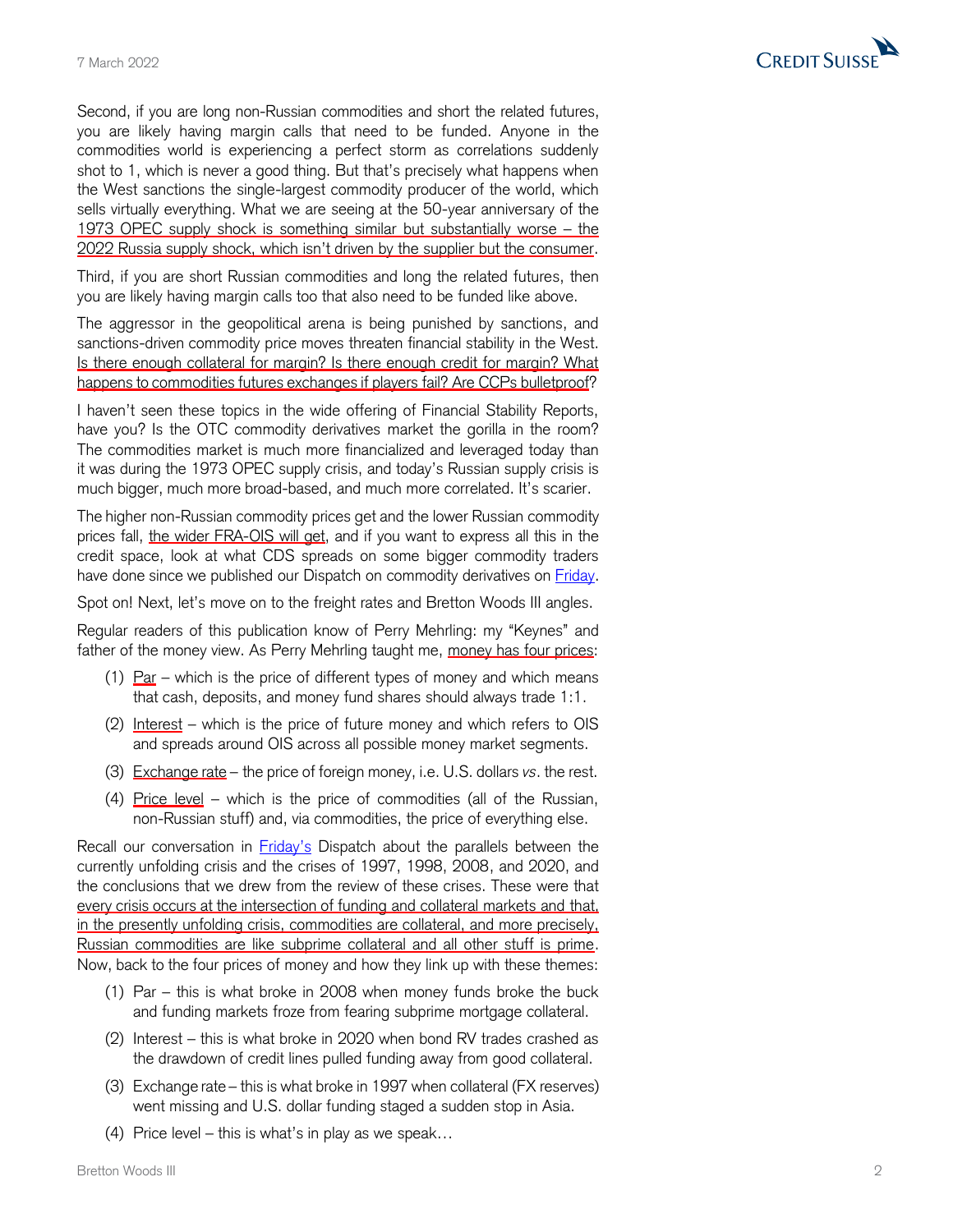

...and if you see the pattern I see, you should be concerned. Commodities used to trade at tight spreads until now. There was one global market across all commodities that the large commodities traders arbitraged, much like a bond RV hedge funds arbitrage the cash-futures basis. Mortgages were like that too before 2008 – public or private, prime or subprime, they all traded at par…

…until they didn't.

Commodities no longer trade at par. There are Russian commodities that are collapsing in price and there are non-Russian commodities that are rallying – this rally is due to the 2022 Russia supply shock that we referred to above, which, once again, is driven by present and future sanctions-related stigma.

It's a buyers' strike. Not a seller's strike, to make things all the more absurd...

Russian commodities today are like subprime CDOs were in 2008. Conversely, non-Russian commodities are like U.S. Treasury securities were back in 2008. One collapsing in price, and the other one surging in price, with margin calls on both regardless of which side you are on. The "commodities basis" is soaring!

Commodity correlations are also at 1, which, to stress, is never a good thing.

From the 1997, 2008, and 2020 crises, we also learned that…

…every crisis is about the core *vs*. the periphery (large New York banks refusing to roll U.S. dollar funding in Southeast Asia in 1997; secured funding against subprime collateral to SIVs, Bear Stearns, and Lehman Brothers in 2008; and secured funding against good collateral to RV hedge funds during 2020).

And from these crises we also learned that…

...someone, somehow must always provide a backstop - or as Perry Mehrling would say, an "outside spread" (the IMF in Southeast Asia in 1997 in exchange for Washington consensus-type structural reforms; the Fed backstopping the shadow banking system with a range of facilities in 2008 in exchange for Basel III; and the Fed backstopping RV funds with QE and the SRF in March 2020, in exchange for "we don't yet know what," but history says there will be a price).

Which brings us back to today – the present – and shipping freight rates.

If we are right, and if this is a "crisis of commodities"  $-$  a 2008 of sorts thematically, if not in terms of size or severity – who will provide the backstop?

We see but only one entity: the PBoC!

Western central banks cannot close the gaping "commodities basis" because their respective sovereigns are the ones driving the sanctions. They will have to deal with the inflationary impacts of the "commodities basis" and try to cool them with rate hikes, but they will not be able to provide the outside spreads and won't be able to provide balance sheet to close "Russia-non-Russia" spreads.

Commodity traders won't be able to either. Remember that Glencore rose from the ashes of Marc Rich  $+$  Co, and with Switzerland along with the sanctions, Swiss-based commodity traders will think twice about arbitraging the spreads.

But the PBoC can…

…as it banks for a sovereign who can dance to its own tune. To make things more complicated, China is probably thinking deep and hard about the value of the inside money claims in its FX reserves, now that the G7 seized Russia's.

The PBoC has two "geo-strategic"  $=$  "geo-financial" options...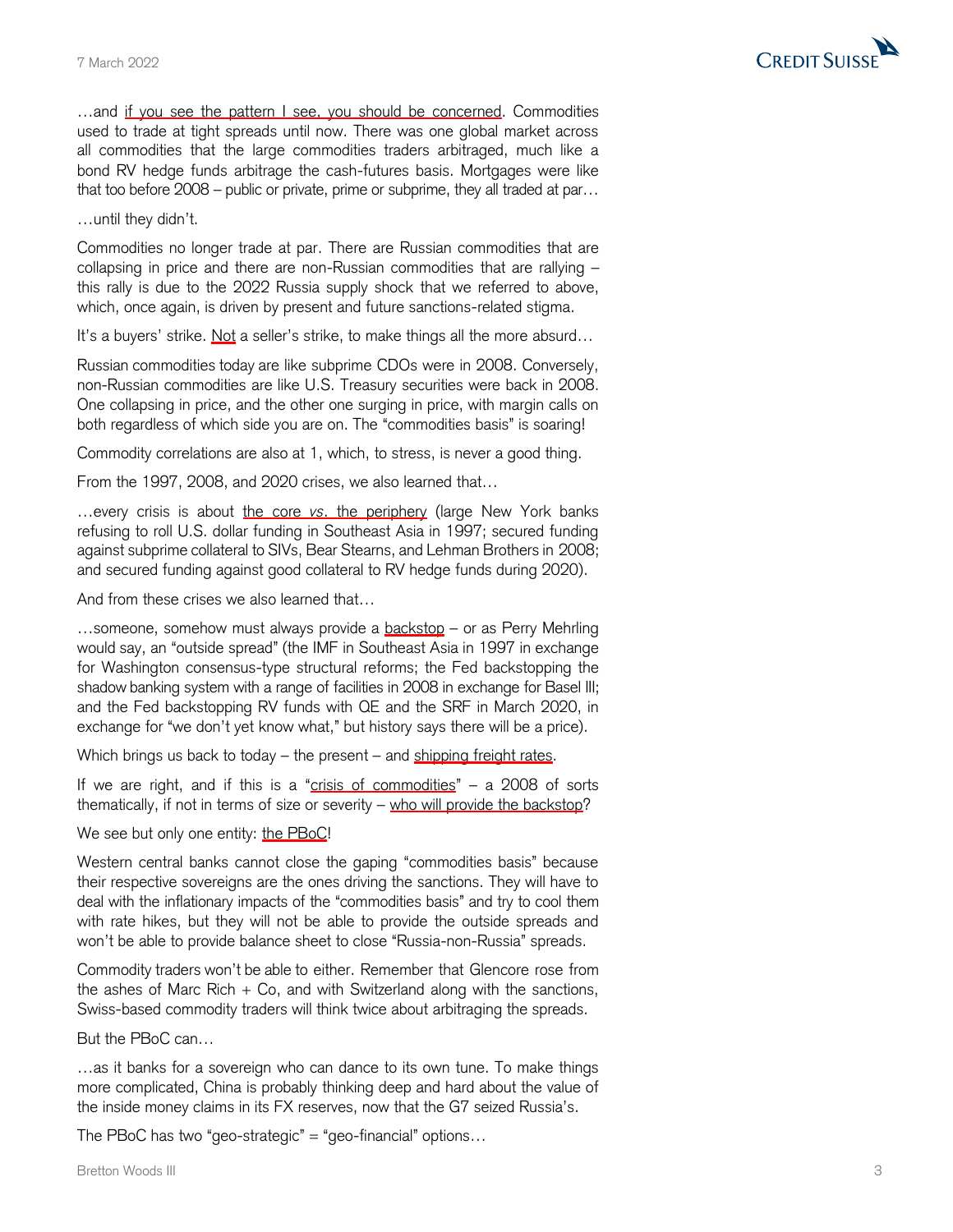

…sell Treasuries to fund the leasing and filling of vessels to clean up subprime Russian commodities. That would hurt long-term Treasury yields and stabilize the commodities basis and would give the PBoC control over inflation in China, while the West would suffer commodity shortages, a recession, and higher yields.

Yuck.

That can't be good for long-term Treasury yields.

The PBoC's second option is to do its own version of QE – printing renminbi to buy Russian commodities. If so, that's the birth of the Eurorenminbi market and China's first real step to break the hegemony of the Eurodollar market. That is also inflationary for the West and means less demand for long-term Treasuries.

Yuck.

That can't be good for long-term Treasury yields either.

The idea behind going long shipping freight rates is simple: the price the PBoC will be paying to lease ships to fill them up with Russian commodities can in theory rise as much as the collapse in the price of Russian commodities: a lot. Renting boats is like renting balance sheet at a dealer to fund inventory, and if China does not have enough storage capacity on the mainland, it will store Russian commodities on vessels floating on the seas, encumbering not balance sheet (the PBoC is funding all this by printing money) but shipping capacity, which, for the rest of the world, will also be inflationary. Once again:

if you believe that the West can craft sanctions that maximize pain for Russia while minimizing financial stability risks and price stability risks in the West, you could also believe in unicorns. What G-SIBs are for financial stability…

…Glencore is for price stability.

In this instance, price instability (surging and collapsing commodity prices) feeds financial instability: margin calls may trigger the failure of some smaller commodity traders and maybe even some CCPs – the commodity exchanges.

Again, commodity correlations are at 1, which is never a good thing…

The Fed and other central banks will be able to provide liquidity backstops…

…but those will be Band-Aid solutions. The true problem here is not liquidity *per se*. Liquidity is just a manifestation of a larger problem, which is the Russian-non-Russian commodities basis, which only China will be able to close.

Do you see what I see?

Do you see inflation in the West written all over this like I do?

This crisis is not like anything we have seen since President Nixon took the U.S. dollar off gold in 1971 – the end of the era of commodity-based money.

When this crisis (and war) is over, the U.S. dollar should be much weaker and, on the flipside, the renminbi much stronger, backed by a basket of commodities.

From the Bretton Woods era backed by gold bullion, to Bretton Woods II backed by inside money (Treasuries with un-hedgeable confiscation risks), to Bretton Woods III backed by outside money (gold bullion and other commodities).

After this war is over, "money" will never be the same again…

…and Bitcoin (if it still exists then) will probably benefit from all this.